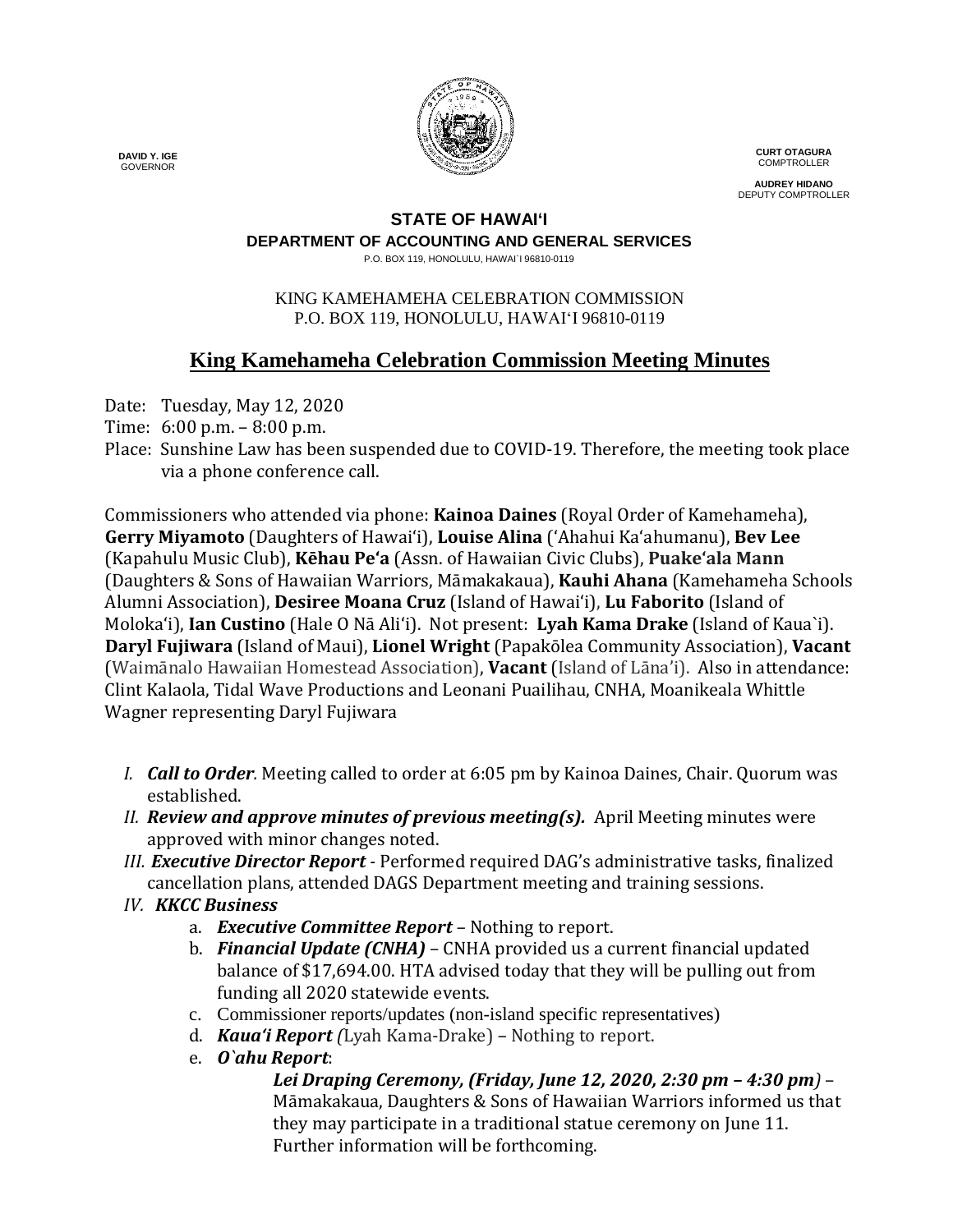– Lei Draping Protocols were reviewed and discussed. The document was voted on, approved and will be posted to the website. Desiree advised that the document is specific to O'ahu and it can also serve as an aid to develop protocols for Hawai'i Island.

*ii. 104th Annual King Kamehameha Celebration Floral Parade (Saturday, June 13, 2020, 9:30 am – 1 pm - Cancelled) –* Nothing to report.

*iii. King Kamehameha Celebration Ho'olaule'a, (Saturday, June 13, 2020, 2 pm – 8 pm - Cancelled)* – Nothing to report.

- f. *Moloka'i Report* (Lu Faborito)– Lu has several interested prospects to be a Moloka'i commissioner.
- g. *Maui Report* (Daryl Fujiwara) Nothing to report.
- h. *Lāna'i Report* (Vacant) Nothing to report.
- i. *Hawai'i Island Report* (Desiree Moana Cruz)

*Hilo Statue* – Nothing to report.

## *j. Commission Reports*

*i. i. Legislative* (Kēhau Pe'a) – Kēhau advised that the Legislature reconvened yesterday with the upcoming GM 577 - GM 582 to confirm for the following King Kamehameha Celebration Commission nominees: Louise Alina, Puake'ala Mann, Kauhi Ahana, Gerry Miyamoto and Lyah Kama-Drake on May 15 at 1 pm. Amy offered to distribute sample testimony submission information to the commissioners in order to send in support testimonies to the legislation on behalf of those nominees. *ii. Statuary –* (Desiree Moana Cruz) Nothing to report.

*iii. Retention –* (Bev Lee) At the end of the fiscal year Daryl, Lu and Bev will be leaving the commission. Jamie Moanikeala Whittle Wagner will replace Daryl. Jerald "Kimo" Alama Keaulana will replace Bev. Lu reported she had several candidates interested in applying and Kainoa encouraged her to have them submit their applications online. In addition, Bev reported that she had already spoken with Heli Silva, an interested Moloka'i prospect. Silva said that she had already applied but it was not yet received by Sharon Ibara folks. Also, Bev reported that we have not yet heard anything from Punahele Pires, a Waimānalo Hawaiian Homestead Association's prospective candidate. Darlene Endrina from Lāna'i has advised that she didn't have time to apply online. Lionel Wright from the Papakōlea Community Association previously said he was not interested to continue with the Commission and would secure a replacement. He has, however, shown a renewed interest to remain on the Commission, yet he remains non-responsive to communication. *iv. Roles and Responsibilities of Commissioners –* (Kainoa Daines) The Roles and Responsibilities discussion will be tabled until we can meet once again in person. The document will be redistributed for review over the next couple of months.

*ii. v. Future planning –* At the next meeting, we will hold a vote to form an Investigative Committee for the 150th Anniversary of the King Kamehameha Celebration. This will allow two or more Commissioners to meet to develop celebration plans without violating Sunshine Law.

*V. Public Testimony –*Clint Kalaola with Tidal Wave Productions suggested that we discuss on funding sources statewide if HTA has pulled out from funding for 2020 and if no continued discussion has been made for 2021. It was noted that we are presently being